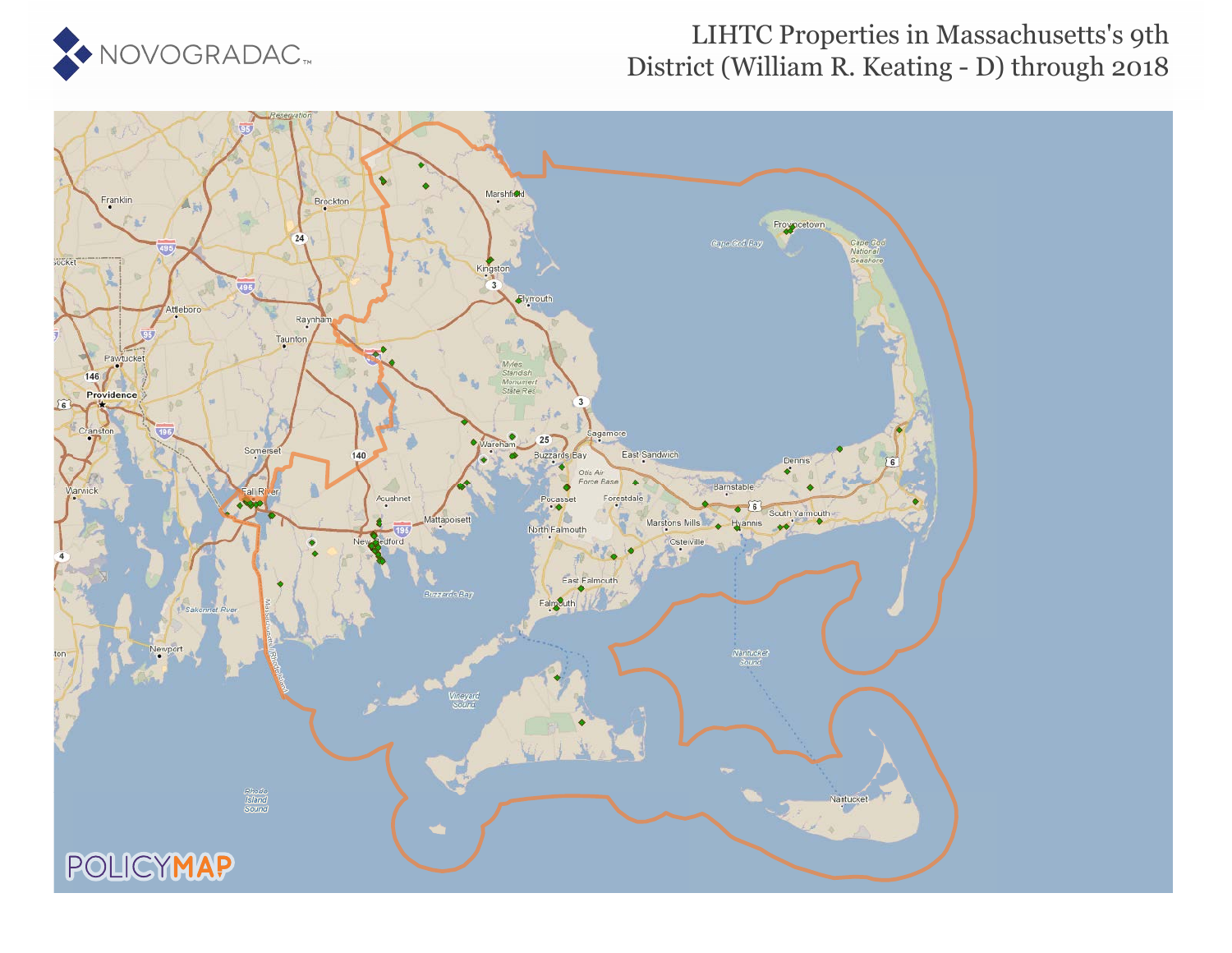| <b>Project Name</b>                                                | <b>Address</b>                           | <b>City</b>                   | <b>State</b> | <b>Zip Code</b> | Nonprofit<br><b>Sponsor</b> | <b>Allocation</b><br><b>Year</b> | <b>Annual</b><br><b>Allocated</b><br><b>Amount</b> | <b>Year Placed</b><br>in Service | <b>Construction Type</b>         | <b>Total</b><br><b>Units</b> | Low<br><b>Income</b><br><b>Units</b> | <b>Rent or</b><br><b>Income</b><br><b>Ceiling</b> | <b>Credit</b><br>Percentage    | Tax-<br><b>Exempt</b><br><b>Bond</b> | <b>HUD Multi-</b><br>Family<br><b>Financing/Rental</b><br><b>Assistance</b> |
|--------------------------------------------------------------------|------------------------------------------|-------------------------------|--------------|-----------------|-----------------------------|----------------------------------|----------------------------------------------------|----------------------------------|----------------------------------|------------------------------|--------------------------------------|---------------------------------------------------|--------------------------------|--------------------------------------|-----------------------------------------------------------------------------|
| ROUTE <sub>134</sub><br><b>COMMUNITY</b><br><b>HOUSING</b>         | 812 ROUTE 134 DENNIS                     |                               | MA           | 2660            | Yes                         | 2016                             | \$637,628                                          | 2015                             | <b>New Construction</b>          | 27                           | 27                                   | 60% AMGI                                          | $70\,\%$ present $\,$ No value |                                      |                                                                             |
| <b>VILLAGE GREEN</b>                                               | 767A<br>INDEPENDENC HYANNIS<br>E DRIVE   |                               | MA           | 2451            | No                          | 2015                             | \$1,000,000                                        | 2015                             | <b>New Construction</b>          | 36                           | 36                                   | 60% AMGI                                          | $70\,\%$ present $\,$ No value |                                      | No                                                                          |
| <b>ISLAND CREEK</b><br>VILLAGE NORTH AGE<br><b>RESTRICTED</b>      | 32 TREMONT<br><b>STREET</b>              | <b>DUXBURY</b>                | MA           | 2332            | No                          | 2017                             | \$1,000,000                                        | 2016                             | Acquisition and Rehab 94         |                              | 94                                   | 60% AMGI                                          | 70 % present<br>value          |                                      | $\mathbf{N}\mathbf{o}$                                                      |
| <b>ISLAND CREEK</b><br><b>VILLAGE NORTH</b><br><b>UNRESTRICTED</b> | 2 MILE BROOK<br><b>ROAD</b>              | <b>DUXBURY</b>                | MA           | 2332            | No                          | 2016                             | \$1,000,000                                        | 2016                             | <b>New Construction</b>          | 120                          | 120                                  | 60% AMGI                                          | 70 % present<br>value          |                                      | $\mathbf{N}\mathbf{o}$                                                      |
| NEW VERDEAN                                                        | 99 ACUSHNET<br><b>STREET</b>             | NEW BEDFORD                   | MA           | 2740            | No                          | 2016                             | \$242,008                                          | 2016                             | Acquisition and Rehab 110        |                              | 110                                  | 60% AMGI                                          | 30 % present<br>value          |                                      | $\mathbf{N}\mathbf{o}$                                                      |
| <b>SHOE SHOP PLACE</b>                                             | 151 PEIRCE<br><b>STREET</b>              | MIDDLEBOROUGH MA              |              | 2346            | Yes                         | 2017                             | \$444,600                                          | 2016                             | <b>Acquisition and Rehab 25</b>  |                              | 25                                   | 60% AMGI                                          | 70 % present<br>value          |                                      | $\mathbf{N}\mathbf{o}$                                                      |
| <b>STABLE PATH</b><br><b>PROVINCETOWN</b>                          |                                          | 8 STABLE PATH PROVINCETOWN MA |              | 2657            | Yes                         | 2015                             | \$324,000                                          | 2016                             | <b>New Construction</b>          | 23                           | 23                                   | 60% AMGI                                          | Not<br>Indicated               |                                      | No                                                                          |
| <b>BRANDY HILL</b>                                                 | 12 STATE<br><b>STREET</b>                | <b>EAST WAREHAM</b>           | MA           | 2538            | No                          | 2017                             | \$731,565                                          | 2017                             | <b>Acquisition and Rehab 132</b> |                              | 132                                  | 60% AMGI                                          | 30 % present<br>value          |                                      | $\mathbf{N}\mathbf{o}$                                                      |
| <b>COADY SCHOOL</b>                                                | 85 COTUIT<br><b>ROAD</b>                 | <b>BOURNE</b>                 | MA           | 2532            | No                          | 2018                             | \$346,323                                          | 2017                             | <b>Acquisition and Rehab 58</b>  |                              | 58                                   | <b>50% AMGI</b>                                   | 70 % present<br>value          |                                      | $\mathbf{N}\mathbf{o}$                                                      |
| LINCOLN PARK<br><b>SENIOR</b>                                      | <b>850 STATE</b><br><b>ROAD</b>          | <b>DARTMOUTH</b>              | MA           | 2747            | No                          | 2017                             | \$645,000                                          | 2017                             | <b>New Construction</b>          | 48                           | 48                                   | 60% AMGI                                          | 70 % present<br>value          |                                      | $\rm\thinspace No$                                                          |
| <b>VILLAGE GREEN 2</b>                                             | 767<br>INDEPENDENC BARNSTABLE<br>E DRIVE |                               | MA           | 2601            | No                          | 2017                             | \$500,000                                          | 2017                             | <b>New Construction</b>          | 60                           | 60                                   | 60% AMGI                                          | 70 % present<br>value          |                                      | No                                                                          |
| <b>CROMWELL COURT</b>                                              | 168<br><b>BARNSTABLE</b><br>RD           | <b>HYANNIS</b>                | MA           | 2601            |                             | Insufficient<br>Data             | $\boldsymbol{\mathsf{S}}\boldsymbol{\mathsf{0}}$   | Insufficient<br>Data             | Not Indicated                    | 117                          | $\bf{0}$                             |                                                   | Not<br>Indicated               |                                      |                                                                             |
| <b>HARBORVIEW</b><br><b>TOWERS LP</b>                              |                                          | 60 S SECOND ST NEW BEDFORD    | MA           | 2740            |                             | Insufficient<br>Data             | $\$0$                                              | Insufficient<br>Data             | Not Indicated                    | 140                          | $\bf{0}$                             |                                                   | Not<br>Indicated               |                                      |                                                                             |

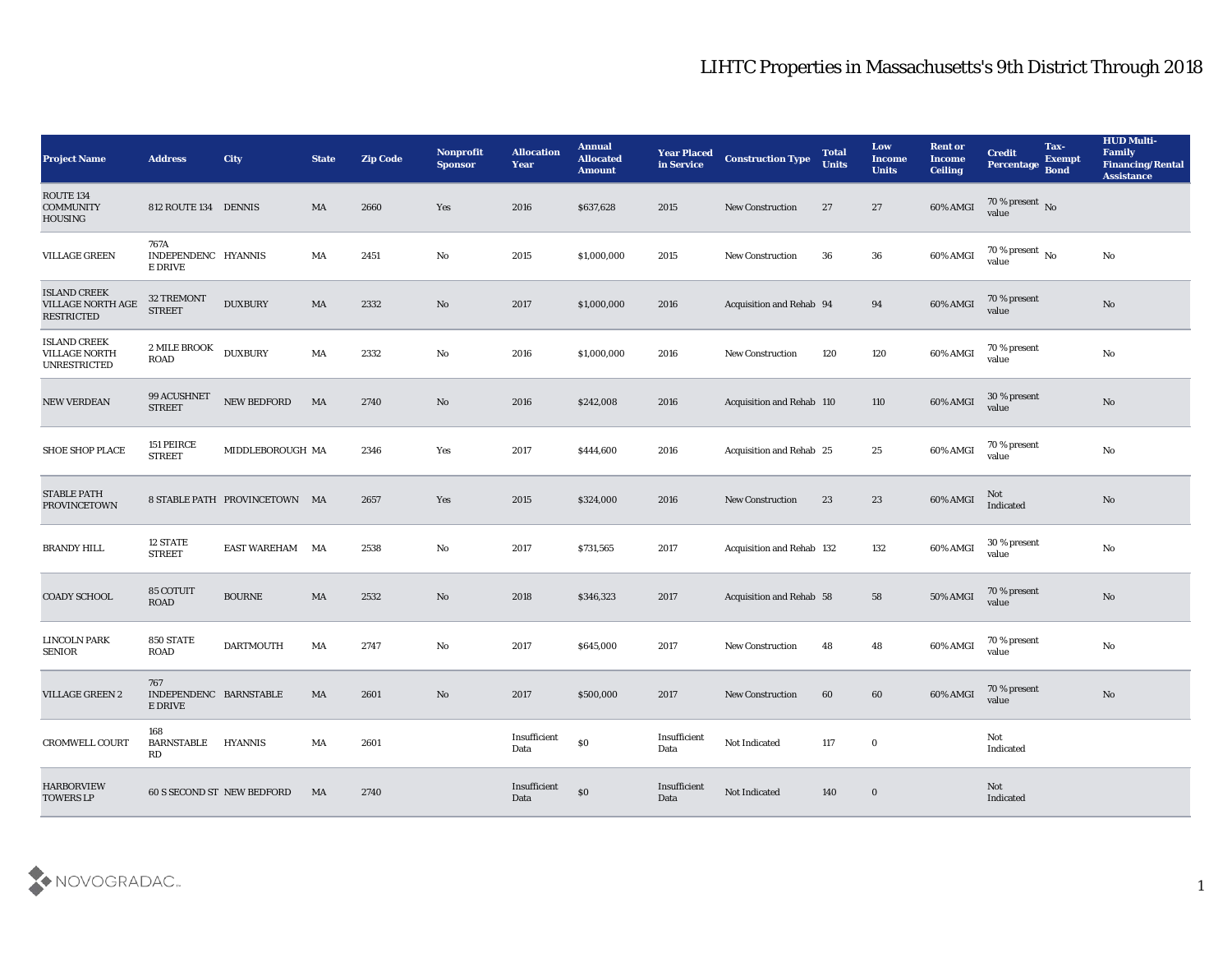| <b>Project Name</b>                        | <b>Address</b>                         | <b>City</b>                                                                                                                                                                                                                                                                                                                                                                                                                                                                                                                                    | <b>State</b> | <b>Zip Code</b> | Nonprofit<br><b>Sponsor</b> | <b>Allocation</b><br><b>Year</b> | <b>Annual</b><br><b>Allocated</b><br><b>Amount</b> | <b>Year Placed<br/>in Service</b> | <b>Construction Type</b>  | <b>Total</b><br><b>Units</b> | Low<br><b>Income</b><br><b>Units</b> | <b>Rent or</b><br><b>Income</b><br><b>Ceiling</b> | <b>Credit</b><br>Percentage Bond        | Tax-<br><b>Exempt</b> | <b>HUD Multi-</b><br>Family<br><b>Financing/Rental</b><br><b>Assistance</b> |
|--------------------------------------------|----------------------------------------|------------------------------------------------------------------------------------------------------------------------------------------------------------------------------------------------------------------------------------------------------------------------------------------------------------------------------------------------------------------------------------------------------------------------------------------------------------------------------------------------------------------------------------------------|--------------|-----------------|-----------------------------|----------------------------------|----------------------------------------------------|-----------------------------------|---------------------------|------------------------------|--------------------------------------|---------------------------------------------------|-----------------------------------------|-----------------------|-----------------------------------------------------------------------------|
| <b>MARION VILLAGE</b><br><b>ESTATES</b>    | 32 VILLAGE DR MARION                   |                                                                                                                                                                                                                                                                                                                                                                                                                                                                                                                                                | MA           | 2738            |                             | 2012                             | \$0                                                | Insufficient<br>Data              | Not Indicated             | 60                           | $\bf{0}$                             |                                                   | Not<br>Indicated                        |                       |                                                                             |
| <b>MIDDLEBURY ARMS</b>                     | 89 E GROVE ST MIDDLEBORO               |                                                                                                                                                                                                                                                                                                                                                                                                                                                                                                                                                | MA           | 2346            |                             | Insufficient<br>Data             | $\$0$                                              | Insufficient<br>Data              | Not Indicated             | 58                           | $\bf{0}$                             |                                                   | Not<br>Indicated                        |                       |                                                                             |
| PRI GOSNOLD GROVE<br>LLC                   | 364 E<br><b>FALMOUTH</b><br><b>HWY</b> | EAST FALMOUTH MA                                                                                                                                                                                                                                                                                                                                                                                                                                                                                                                               |              | 2536            |                             | Insufficient<br>Data             | $\$0$                                              | Insufficient<br>Data              | Not Indicated             | 33                           | $\bf{0}$                             |                                                   | Not<br>Indicated                        |                       |                                                                             |
| ROOSEVELT II<br><b>PROJECT</b>             | ST                                     | 49 ROOSEVELT NEW BEDFORD                                                                                                                                                                                                                                                                                                                                                                                                                                                                                                                       | MA           | 2744            |                             | Insufficient<br>Data             | $\$0$                                              | Insufficient<br>Data              | Not Indicated             | 11                           | $\bf{0}$                             |                                                   | Not<br>Indicated                        |                       |                                                                             |
| <b>SCHOOL HOUSE</b><br><b>GREEN</b>        | 100 TEATICKET TEATICKET<br><b>HWY</b>  |                                                                                                                                                                                                                                                                                                                                                                                                                                                                                                                                                | MA           | 2536            |                             | Insufficient<br>Data             | $\$0$                                              | Insufficient<br>Data              | Not Indicated             | 39                           | $\bf{0}$                             |                                                   | Not<br>Indicated                        |                       |                                                                             |
| SWAN POND VILLAGE                          | 1120 ALEWIFE SOUTH<br>CIR              | YARMOUTH                                                                                                                                                                                                                                                                                                                                                                                                                                                                                                                                       | MA           | 2664            |                             | Insufficient<br>Data             | $\boldsymbol{\mathsf{S}}\boldsymbol{\mathsf{O}}$   | Insufficient<br>Data              | Not Indicated             | 150                          | $\bf{0}$                             |                                                   | <b>Not</b><br>Indicated                 |                       |                                                                             |
| THE GARDENS AT<br>UNION POND PHASE<br>III  | 500                                    | $\begin{tabular}{ll} \multicolumn{2}{l}{{\color{blue}\hbox{GATEHOUSE DR}}}\end{tabular}\end{tabular}\begin{tabular}{l} \multicolumn{2}{l}{\textbf{EAST WAREHAM}}\end{tabular}\end{tabular}\textbf{MA}$                                                                                                                                                                                                                                                                                                                                         |              |                 |                             | Insufficient<br>Data             | $\$0$                                              | Insufficient<br>Data              | Not Indicated             | 40                           | $\bf{0}$                             |                                                   | Not<br>Indicated                        |                       |                                                                             |
| UNION POND LP                              | 100                                    | $\begin{minipage}{.4\linewidth} GATEHOUSE\,DR \end{minipage}$                                                                                                                                                                                                                                                                                                                                                                                                                                                                                  |              |                 |                             | Insufficient<br>Data             | $\$0$                                              | Insufficient<br>Data              | Not Indicated             | 48                           | $\bf{0}$                             |                                                   | Not<br>Indicated                        |                       |                                                                             |
| UNION POND LP<br>PHASE II                  | 300                                    | $\begin{minipage}{.4\linewidth} \begin{tabular}{l} \multicolumn{2}{c}{\textbf{GATEHOUSE DR}} \end{tabular} \end{minipage} \begin{minipage}{.4\linewidth} \begin{tabular}{l} \multicolumn{2}{c}{\textbf{EAST WAREHAM}} \end{tabular} \end{minipage} \begin{minipage}{.4\linewidth} \end{minipage} \begin{minipage}{.4\linewidth} \end{minipage} \begin{minipage}{.4\linewidth} \end{minipage} \begin{minipage}{.4\linewidth} \end{minipage} \begin{minipage}{.4\linewidth} \end{minipage} \begin{minipage}{.4\linewidth} \end{minipage} \begin$ |              |                 |                             | Insufficient<br>Data             | $\$0$                                              | Insufficient<br>Data              | Not Indicated             | 56                           | $\bf{0}$                             |                                                   | Not<br>Indicated                        |                       |                                                                             |
| WHITEHALL ESTATE                           | 790 FALMOUTH HYANNIS<br>RD             |                                                                                                                                                                                                                                                                                                                                                                                                                                                                                                                                                | MA           | 2601            |                             | Insufficient<br>Data             | $\$0$                                              | Insufficient<br>Data              | Not Indicated             | 16                           | $\bf{0}$                             |                                                   | Not<br>Indicated                        |                       |                                                                             |
| <b>CEDARS ASSISTED</b><br>LIVING COMMUNITY | 626 OLD<br>WESTPORT RD                 | <b>DARTMOUTH</b>                                                                                                                                                                                                                                                                                                                                                                                                                                                                                                                               | MA           | 2747            | No                          | 2003                             | \$0                                                | 2004                              | <b>New Construction</b>   | 78                           | 16                                   | 50% AMGI                                          | $30\,\%$ present $\,$ Yes value         |                       |                                                                             |
| <b>MELVILLE TOWERS</b>                     | <b>ST</b>                              | 850 PLEASANT NEW BEDFORD                                                                                                                                                                                                                                                                                                                                                                                                                                                                                                                       | MA           | 2740            | $\rm\thinspace No$          | 2006                             | \$832,075                                          | 2007                              | Acquisition and Rehab 320 |                              | 320                                  | 60% AMGI                                          | $30\,\%$ present $\,\mathrm{Yes}$ value |                       |                                                                             |
| PENNYWISE PATH                             | 2 WHITE OAK<br>${\rm CIR}$             | <b>EDGARTOWN</b>                                                                                                                                                                                                                                                                                                                                                                                                                                                                                                                               | MA           | 2539            | Yes                         | 2007                             | \$442,468                                          | 2007                              | New Construction          | 60                           | 45                                   | 60% AMGI                                          | $30\,\%$ present $\,$ Yes value         |                       |                                                                             |

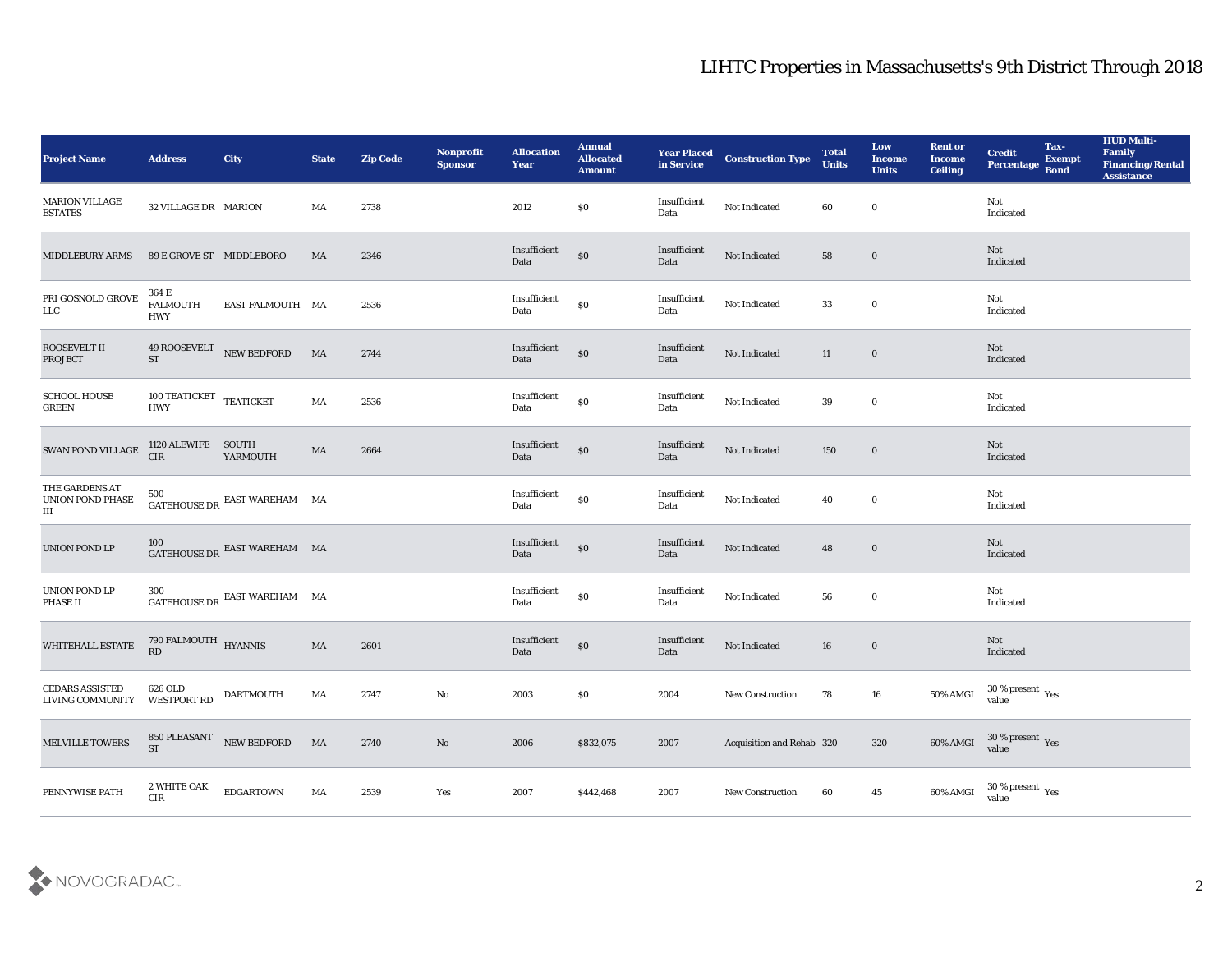| <b>Project Name</b>                       | <b>Address</b>                              | <b>City</b>               | <b>State</b> | <b>Zip Code</b> | Nonprofit<br><b>Sponsor</b> | <b>Allocation</b><br><b>Year</b> | <b>Annual</b><br><b>Allocated</b><br><b>Amount</b> | <b>Year Placed</b><br>in Service | <b>Construction Type</b>  | <b>Total</b><br><b>Units</b> | Low<br><b>Income</b><br><b>Units</b> | <b>Rent or</b><br><b>Income</b><br><b>Ceiling</b> | <b>Credit</b><br>Percentage Bond  | Tax-<br><b>Exempt</b> | <b>HUD Multi-</b><br>Family<br><b>Financing/Rental</b><br><b>Assistance</b> |
|-------------------------------------------|---------------------------------------------|---------------------------|--------------|-----------------|-----------------------------|----------------------------------|----------------------------------------------------|----------------------------------|---------------------------|------------------------------|--------------------------------------|---------------------------------------------------|-----------------------------------|-----------------------|-----------------------------------------------------------------------------|
| <b>VERDEAN GARDENS</b>                    |                                             | 163 WALNUT ST NEW BEDFORD | MA           | 2740            |                             | 1988                             | $\$0$                                              | Insufficient<br>Data             | New Construction          | 110                          | 28                                   |                                                   | Not<br>Indicated                  | Yes                   |                                                                             |
| <b>CANAL BLUFFS</b>                       | 1 HARMONY<br><b>HILL RD</b>                 | $\rm BOURNE$              | MA           | 2532            |                             | Insufficient<br>Data             | $\$0$                                              | Insufficient<br>Data             | Not Indicated             | 28                           | ${\bf 28}$                           | 60% AMGI                                          | Not<br>Indicated                  |                       |                                                                             |
| <b>COPLEY GARDENS</b>                     | 105 MARKET ST ROCKLAND                      |                           | MA           | 2370            |                             | Insufficient<br>Data             | $\$0$                                              | Insufficient<br>Data             | Not Indicated             | 82                           | 62                                   | 60% AMGI                                          | Not<br>Indicated                  |                       |                                                                             |
| <b>CORKY ROW I</b>                        | 259 WADE ST                                 | <b>FALL RIVER</b>         | MA           | 2721            |                             | Insufficient<br>Data             | $\$0$                                              | Insufficient<br>Data             | Not Indicated             | 27                           | 27                                   | 60% AMGI                                          | Not<br>Indicated                  |                       |                                                                             |
| <b>CRANBERRY MANOR</b><br><b>APTS</b>     | 2220<br>CRANBERRY<br><b>HWY</b>             | WEST WAREHAM MA           |              | 2576            |                             | Insufficient<br>Data             | $\$0$                                              | Insufficient<br>Data             | Not Indicated             | 24                           | 24                                   | 60% AMGI                                          | Not<br>Indicated                  |                       |                                                                             |
| TECUMSEH STREET<br><b>PROJECT</b>         | $490$ TECUMSEH $\,$ FALL RIVER<br><b>ST</b> |                           | MA           | 2721            |                             | Insufficient<br>Data             | $\$0$                                              | Insufficient<br>Data             | Not Indicated             | 9                            | 9                                    | 60% AMGI                                          | Not<br>Indicated                  |                       |                                                                             |
| TECUMSEH-<br><b>BLACKSTONE PROJECT ST</b> | 120 TECUMSEH FALL RIVER                     |                           | MA           | 2721            |                             | Insufficient<br>Data             | $\$0$                                              | Insufficient<br>Data             | Not Indicated             | 11                           | 11                                   | 60% AMGI                                          | Not<br>Indicated                  |                       |                                                                             |
| <b>WHALER'S COVE</b>                      | AVE                                         | 114 RIVERSIDE NEW BEDFORD | MA           | 2746            |                             | Insufficient<br>Data             | $\$0$                                              | Insufficient<br>Data             | Not Indicated             | 120                          | $\bf{0}$                             | 60% AMGI                                          | Not<br>Indicated                  |                       |                                                                             |
| <b>WHALER'S PLACE</b>                     | $\operatorname{AVE}$                        | 90 RIVERSIDE NEW BEDFORD  | MA           | 2746            |                             | Insufficient<br>Data             | $\$0$                                              | Insufficient<br>Data             | Not Indicated             | 75                           | 75                                   | 60% AMGI                                          | Not<br>Indicated                  |                       |                                                                             |
| ROCKLAND PLACE I                          | 33 MARTHA DR ROCKLAND                       |                           | MA           | 2370            |                             | 1987                             | \$0                                                | 1987                             | Acquisition and Rehab 204 |                              | 163                                  |                                                   | Not<br>Indicated                  | No                    |                                                                             |
| <b>40 DOVER ST</b>                        | <b>40 DOVER ST</b>                          | <b>FALL RIVER</b>         | MA           | 2721            |                             | 1988                             | $\$0$                                              | 1988                             | Acquisition and Rehab 8   |                              | 8                                    |                                                   | Not<br>Indicated                  | No                    |                                                                             |
| <b>HANOVER WOODS</b>                      | <b>65 FRANKS LN HANOVER</b>                 |                           | MA           | 2339            |                             | 1989                             | $\$0$                                              | 1989                             | New Construction          | 60                           | $12\,$                               |                                                   | Not<br>$\operatorname{Indicated}$ | Yes                   |                                                                             |
| <b>CROMESETT WOODS</b>                    | <b>6 CROMESETT</b><br>RD                    | <b>WAREHAM</b>            | MA           | 2571            |                             | 1993                             | \$0                                                | 1994                             | <b>New Construction</b>   | 27                           | 24                                   | 60% AMGI                                          | Not<br>Indicated                  | $\mathbf {No}$        |                                                                             |

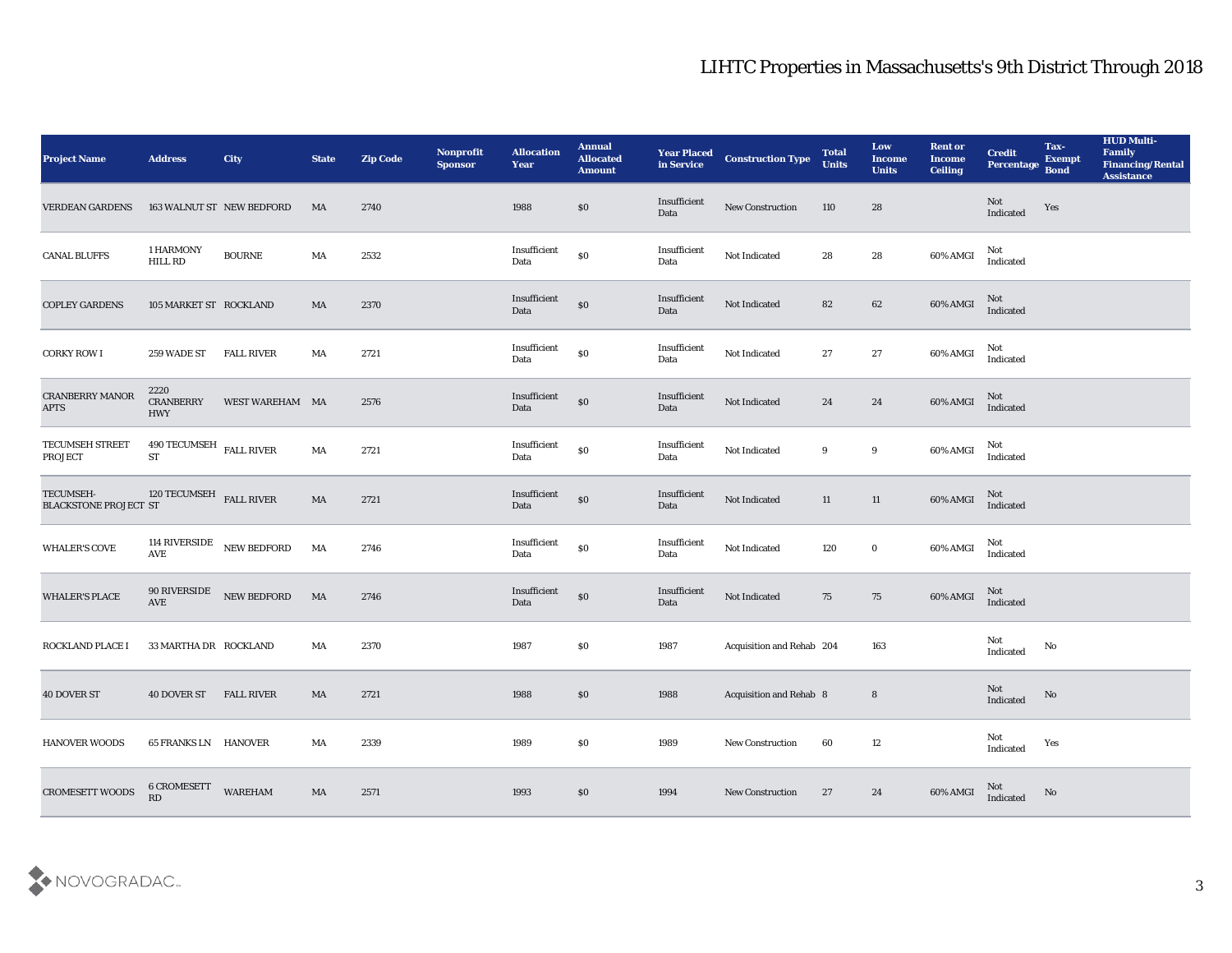| <b>Project Name</b>                                     | <b>Address</b>             | City               | <b>State</b>           | <b>Zip Code</b> | Nonprofit<br><b>Sponsor</b> | <b>Allocation</b><br><b>Year</b> | <b>Annual</b><br><b>Allocated</b><br><b>Amount</b> | <b>Year Placed</b><br>in Service | <b>Construction Type</b>        | <b>Total</b><br><b>Units</b> | Low<br><b>Income</b><br><b>Units</b> | <b>Rent or</b><br><b>Income</b><br><b>Ceiling</b> | <b>Credit</b><br>Percentage                 | Tax-<br><b>Exempt</b><br><b>Bond</b> | <b>HUD Multi-</b><br>Family<br><b>Financing/Rental</b><br><b>Assistance</b> |
|---------------------------------------------------------|----------------------------|--------------------|------------------------|-----------------|-----------------------------|----------------------------------|----------------------------------------------------|----------------------------------|---------------------------------|------------------------------|--------------------------------------|---------------------------------------------------|---------------------------------------------|--------------------------------------|-----------------------------------------------------------------------------|
| <b>GRINNELL HOUSE</b>                                   | 379 CNTY ST                | <b>NEW BEDFORD</b> | MA                     | 2740            |                             | 1992                             | \$0                                                | 1994                             | Not Indicated                   | 17                           | 17                                   | 60% AMGI                                          | Not<br>Indicated                            | No                                   |                                                                             |
| <b>MARCONI VILLAGE</b>                                  | 41 MILL ST                 | <b>MARION</b>      | MA                     | 2738            |                             | 1993                             | \$0                                                | 1994                             | <b>New Construction</b>         | 27                           | 24                                   | 60% AMGI                                          | Not<br>Indicated                            | $\rm No$                             |                                                                             |
| GREENOUGH HOUSE<br>FOR ELDERS                           | 167 MAIN ST                | VINEYARD HAVEN MA  |                        | 2568            |                             | 1995                             | \$0                                                | 1997                             | Acquisition and Rehab 6         |                              | 6                                    | 60% AMGI                                          | 70 % present $\,$ No $\,$<br>value          |                                      |                                                                             |
| CROMESETT HEIGHTS                                       | <b>6 CROMESETT</b><br>RD   | <b>WAREHAM</b>     | MA                     | 2571            | No                          | 1998                             | $\$0$                                              | 1998                             | <b>New Construction</b>         | 18                           | 18                                   | 60% AMGI                                          | <b>Both 30%</b><br>and 70%<br>present value | No                                   |                                                                             |
| <b>AUSTIN COURT</b>                                     | 1012 AUSTIN CT NEW BEDFORD |                    | MA                     |                 | $\mathbf {No}$              | 1999                             | \$0                                                | 1999                             | Acquisition and Rehab 12        |                              | 12                                   | 60% AMGI                                          | 70 % present No<br>value                    |                                      |                                                                             |
| <b>BEDFORD VILLAGE</b><br><b>PROJECT</b>                | 111 ACUSHNET<br>AVE        | NEW BEDFORD        | MA                     | 2740            | No                          | 1997                             | \$0                                                | 1999                             | Acquisition and Rehab 13        |                              | 13                                   | 60% AMGI                                          | $70\,\%$ present $\,$ No value              |                                      |                                                                             |
| THIRD STREET<br><b>PROJECT</b>                          | 465 THIRD ST               | <b>FALL RIVER</b>  | MA                     | 2721            | No                          | 1998                             | \$0                                                | 1999                             | Acquisition and Rehab 12        |                              | 12                                   | 60% AMGI                                          | $70\,\%$ present $\,$ No value              |                                      |                                                                             |
| <b>WAMSUTTA APTS</b><br>PHASE II                        | 184 STATE ST               | <b>NEW BEDFORD</b> | MA                     | 2740            | No                          | 1999                             | \$0                                                | 1999                             | <b>Acquisition and Rehab 78</b> |                              | 71                                   | 60% AMGI                                          | <b>Both 30%</b><br>and 70%<br>present value | No                                   |                                                                             |
| DENNIS COMMONS                                          | 224 MAIN ST                | <b>DENNIS PORT</b> | MA                     | 2639            | No                          | 1998                             | \$0                                                | 2000                             | <b>New Construction</b>         | 32                           | 32                                   | 60% AMGI                                          | 70 % present $\,$ No $\,$<br>value          |                                      |                                                                             |
| <b>EAST MAIN ST</b><br><b>REVITALIZATION</b><br>PROJECT | 193 E MAIN ST FALL RIVER   |                    | MA                     | 2724            | No                          | 1998                             | \$0                                                | 2000                             | <b>Acquisition and Rehab 12</b> |                              | 12                                   | 60% AMGI                                          | $70\,\%$ present $\,$ No value              |                                      |                                                                             |
| HAZARD COURT APTS 12 HAZARD CT NEW BEDFORD              |                            |                    | MA                     | 2740            | No                          | 1999                             | $\$0$                                              | 2000                             | Acquisition and Rehab 36        |                              | 36                                   | 60% AMGI                                          | 70 % present $\sqrt{\ }$ No<br>value        |                                      |                                                                             |
| PECKHAM ST<br><b>REVITALIZATION</b><br><b>PROJECT</b>   | 83 PECKHAM ST FALL RIVER   |                    | $\mathbf{M}\mathbf{A}$ | 2724            | $\rm\, No$                  | 1998                             | $\$0$                                              | 2000                             | Acquisition and Rehab 9         |                              | 9                                    | 60% AMGI                                          | $70\,\%$ present $\,$ No value              |                                      |                                                                             |
| ROOSEVELT ST<br><b>REVITALIZATION</b><br>PROJECT        | 23 ROOSEVELT<br>${\rm ST}$ | NEW BEDFORD        | MA                     | 2744            | $\mathbf {No}$              | 1998                             | \$0                                                | 2000                             | Acquisition and Rehab 11        |                              | 11                                   | 60% AMGI                                          | 70 % present $\,$ No $\,$<br>value          |                                      |                                                                             |

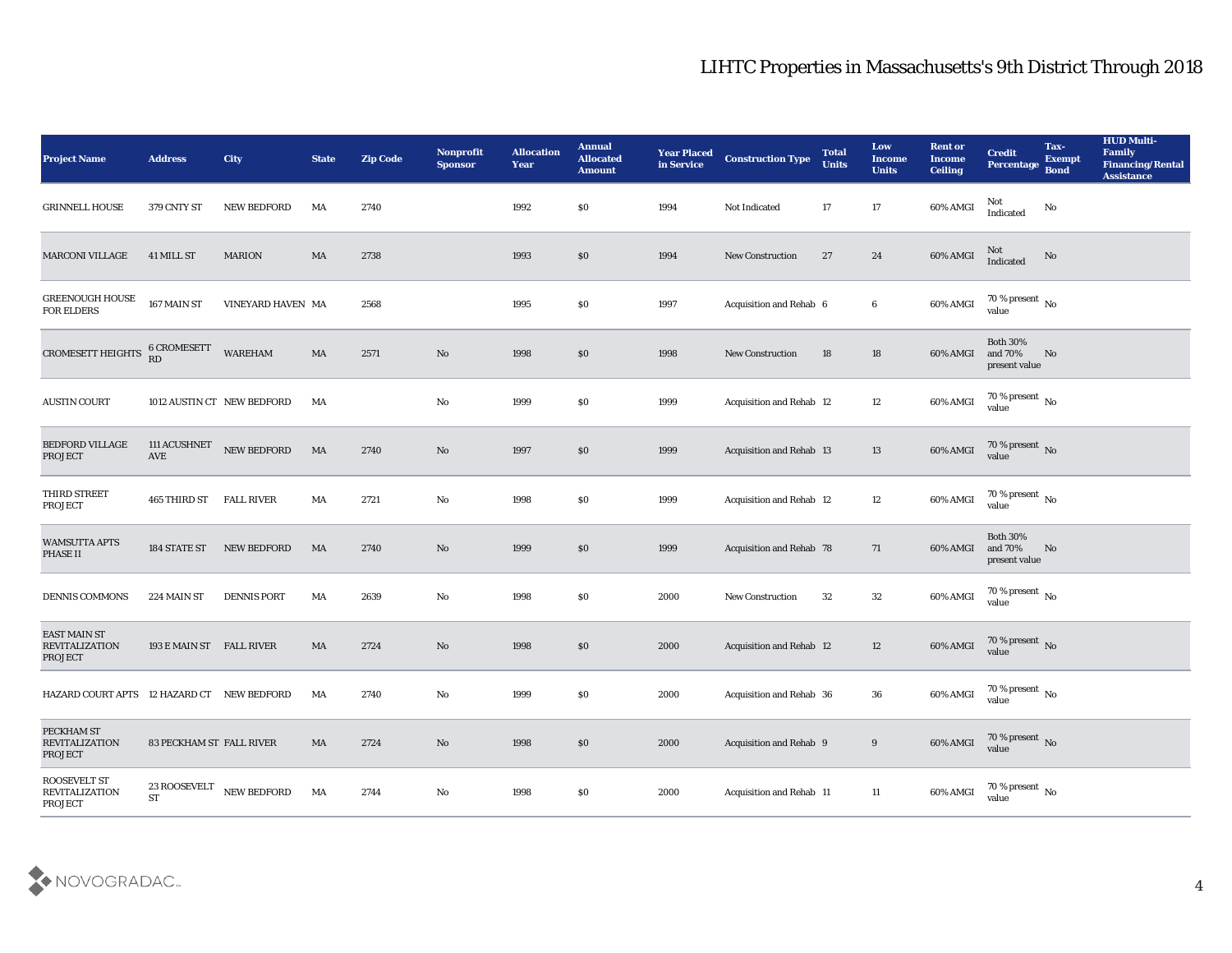| <b>Project Name</b>                                                                                                                        | <b>Address</b>                          | City                       | <b>State</b>           | <b>Zip Code</b> | Nonprofit<br><b>Sponsor</b>   | <b>Allocation</b><br><b>Year</b> | <b>Annual</b><br><b>Allocated</b><br><b>Amount</b> | <b>Year Placed</b><br>in Service | <b>Construction Type</b>                                                          | <b>Total</b><br><b>Units</b> | Low<br><b>Income</b><br><b>Units</b> | <b>Rent or</b><br><b>Income</b><br><b>Ceiling</b> | <b>Credit</b><br>Percentage                 | Tax-<br><b>Exempt</b><br><b>Bond</b> | <b>HUD Multi-</b><br>Family<br><b>Financing/Rental</b><br><b>Assistance</b> |
|--------------------------------------------------------------------------------------------------------------------------------------------|-----------------------------------------|----------------------------|------------------------|-----------------|-------------------------------|----------------------------------|----------------------------------------------------|----------------------------------|-----------------------------------------------------------------------------------|------------------------------|--------------------------------------|---------------------------------------------------|---------------------------------------------|--------------------------------------|-----------------------------------------------------------------------------|
| <b>SOUTH FIRST ST</b><br><b>REVITALIZATION</b><br><b>PROJECT</b>                                                                           |                                         | 862 S FIRST ST NEW BEDFORD | MA                     | 2744            | No                            | 1998                             | \$0                                                | 2000                             | Acquisition and Rehab 10                                                          |                              | 10                                   | 60% AMGI                                          | 70 % present No value                       |                                      |                                                                             |
| LAFAYETTE PLACE                                                                                                                            | $20$ LAFAYETTE $$\tt{FALL}$ RIVER<br>DR |                            | MA                     | 2723            | No                            | 2001                             | $\$0$                                              | 2001                             | Acquisition and Rehab 125                                                         |                              | 125                                  | 60% AMGI                                          | $70\,\%$ present $\,$ No value              |                                      |                                                                             |
| <code>PLYMOUTH</code> , FIFTH & $685$ <code>PLYMOUTH</code> $_{\rm{FALL\ RIVER}}$ <code>TECUMSEH</code> <code>PROJECT</code> $_{\rm{AVE}}$ |                                         |                            | $\mathbf{M}\mathbf{A}$ | 2721            | No                            | 1999                             | \$0                                                | 2001                             | Acquisition and Rehab 12                                                          |                              | 12                                   | 60% AMGI                                          | $70\,\%$ present $\,$ No value              |                                      |                                                                             |
| <b>STATE STREET APTS</b>                                                                                                                   | 198 STATE ST                            | <b>NEW BEDFORD</b>         | MA                     | 2740            | No                            | 2001                             | \$0                                                | 2002                             | Acquisition and Rehab 18                                                          |                              | 18                                   | 60% AMGI                                          | $70\,\%$ present $\,$ No value              |                                      |                                                                             |
| <b>EDGEWATER APTS I</b>                                                                                                                    | 87 SANFORD RD WESTPORT                  |                            | MA                     | 2790            | No                            | 2001                             | \$0                                                | 2003                             | <b>New Construction</b>                                                           | 36                           | 27                                   | 60% AMGI                                          | $70\,\%$ present $\,$ No value              |                                      |                                                                             |
| NIAGARA COURT                                                                                                                              | 1065 RODMAN<br>ST                       | <b>FALL RIVER</b>          | MA                     | 2721            | Yes                           | 2003                             | \$0                                                | 2003                             | Both New Construction 40<br>and $\ensuremath{\mathrm{A}}/\ensuremath{\mathrm{R}}$ |                              | 40                                   | 60% AMGI                                          | $70\,\%$ present $\,$ No value              |                                      |                                                                             |
| OLD ANN PAGE WAY                                                                                                                           | $32$ OFF $\,$ CONWELL ST $\,$           | PROVINCETOWN MA            |                        | 2657            | No                            | 2000                             | \$0                                                | 2003                             | <b>New Construction</b>                                                           | 18                           | 18                                   | 60% AMGI                                          | $\frac{70\%}{value}$ No                     |                                      |                                                                             |
| <b>OSPREY LANE</b>                                                                                                                         | 17 OSPREY LN                            | EAST SANDWICH MA           |                        | 2537            | Yes                           | 2001                             | \$0                                                | 2003                             | <b>New Construction</b>                                                           | 36                           | 36                                   | 60% AMGI                                          | $70\,\%$ present $\,$ No value              |                                      |                                                                             |
| <b>BAY VILLAGE APTS</b>                                                                                                                    | <b>2000 BAY ST</b>                      | <b>FALL RIVER</b>          | MA                     | 2724            | No                            | 2002                             | \$0                                                | 2004                             | Acquisition and Rehab 208                                                         |                              | 182                                  | 60% AMGI                                          | $30\,\%$ present $\,$ Yes value             |                                      |                                                                             |
| <b>EDGEWATER APTS II</b>                                                                                                                   | 49 BORDEN ST WESTPORT                   |                            | MA                     | 2790            | No                            | 2003                             | $\$0$                                              | 2004                             | <b>New Construction</b>                                                           | 36                           | 27                                   | 60% AMGI                                          | $70\,\%$ present $\,\mathrm{Yes}$ value     |                                      |                                                                             |
| 704 MAIN LLC                                                                                                                               | 704 MAIN ST                             | <b>FALMOUTH</b>            | MA                     | 2540            | Yes                           | 2004                             | \$0                                                | 2005                             | <b>New Construction</b>                                                           | 44                           | 44                                   | 60% AMGI                                          | 70 % present Yes<br>value                   |                                      |                                                                             |
| ACUSHNET COMMONS 59 LINDEN ST NEW BEDFORD                                                                                                  |                                         |                            | MA                     | 2740            | $\operatorname{\textsc{Yes}}$ | 2004                             | \$0                                                | 2005                             | Acquisition and Rehab 12                                                          |                              | 12                                   | 60% AMGI                                          | <b>Both 30%</b><br>and 70%<br>present value | No                                   |                                                                             |
| NORTHSIDE VILLAGE                                                                                                                          | 11 ANTONELLI<br>CIR                     | <b>DENNIS</b>              | MA                     | 2638            | $\rm\thinspace No$            | 2004                             | $\$0$                                              | 2005                             | New Construction                                                                  | 46                           | 46                                   | 60% AMGI                                          | $70\,\%$ present $\,$ No value              |                                      |                                                                             |

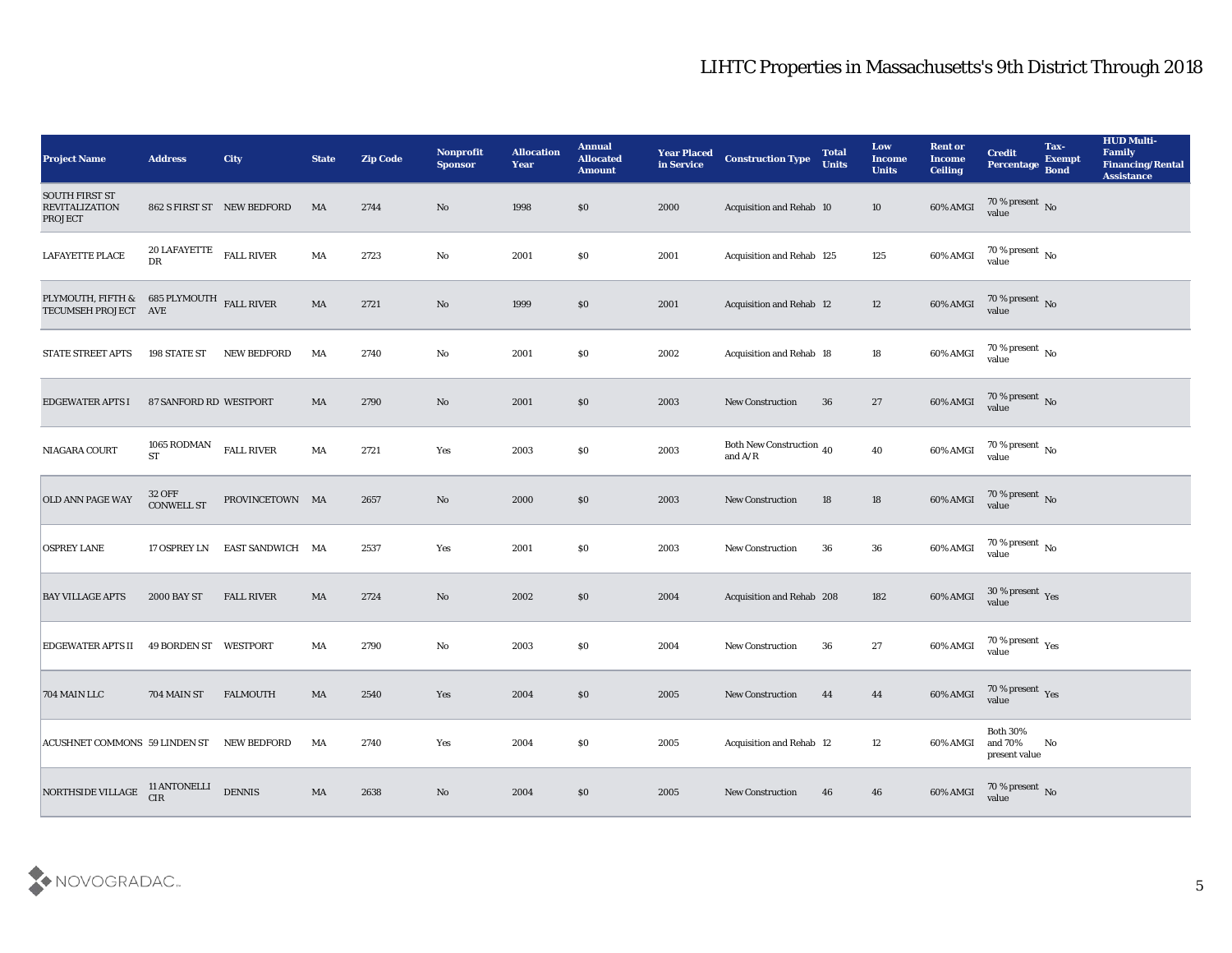| <b>Project Name</b>                                        | <b>Address</b>                            | <b>City</b>                     | <b>State</b>           | <b>Zip Code</b> | Nonprofit<br><b>Sponsor</b> | <b>Allocation</b><br><b>Year</b> | <b>Annual</b><br><b>Allocated</b><br><b>Amount</b> | <b>Year Placed</b><br>in Service | <b>Construction Type</b>              | <b>Total</b><br><b>Units</b> | Low<br><b>Income</b><br><b>Units</b> | <b>Rent or</b><br><b>Income</b><br><b>Ceiling</b> | <b>Credit</b><br>Percentage                 | Tax-<br><b>Exempt</b><br><b>Bond</b> | <b>HUD Multi-</b><br>Family<br><b>Financing/Rental</b><br><b>Assistance</b> |
|------------------------------------------------------------|-------------------------------------------|---------------------------------|------------------------|-----------------|-----------------------------|----------------------------------|----------------------------------------------------|----------------------------------|---------------------------------------|------------------------------|--------------------------------------|---------------------------------------------------|---------------------------------------------|--------------------------------------|-----------------------------------------------------------------------------|
| <b>CAPE COD SENIOR</b><br><b>RESIDENCES AT</b><br>POCASSET | 100 DR JULIUS<br><b>KELLEY LN</b>         | <b>POCASSET</b>                 | MA                     | 2559            | No                          | 2003                             | \$0                                                | 2005                             | Both New Construction 84<br>and $A/R$ |                              | 84                                   | 60% AMGI                                          | 70 % present $_{\rm Yes}$<br>value          |                                      |                                                                             |
| <b>WESTPORT VILLAGE</b><br><b>APTS</b>                     | 100 VILLAGE<br>WAY                        | <b>WESTPORT</b>                 | MA                     | 2790            | No                          | 2004                             | \$0                                                | 2005                             | <b>New Construction</b>               | 48                           | 48                                   | 60% AMGI                                          | $70\,\%$ present $\,\mathrm{Yes}$ value     |                                      |                                                                             |
| <b>LAKE STREET</b>                                         | 12A LAKE ST                               | <b>CHATHAM</b>                  | MA                     | 2633            | Yes                         | 2005                             | \$0                                                | 2006                             | <b>New Construction</b>               | 47                           | 44                                   | 60% AMGI                                          | 70 % present $\,$ No $\,$<br>value          |                                      |                                                                             |
| EA FISH ASHER'S PATH 1 CARLETON DR MASHPEE                 |                                           |                                 | MA                     | 2649            | No                          | 2007                             | \$0                                                | 2007                             | <b>New Construction</b>               | 56                           | 56                                   | 50% AMGI                                          | $70\,\%$ present $\,$ No value              |                                      |                                                                             |
| <b>ROCKLAND PLACE II</b>                                   | <b>34 HANNAH</b><br><b>WAY</b>            | <b>ROCKLAND</b>                 | MA                     | 2370            | No                          | 2006                             | \$991,000                                          | 2007                             | Acquisition and Rehab 204             |                              | 193                                  | 60% AMGI                                          | <b>Both 30%</b><br>and 70%<br>present value | No                                   |                                                                             |
| <b>RESIDENCES AT THE</b><br><b>GROVES</b>                  |                                           | 136 W GROVE ST MIDDLEBOROUGH MA |                        | 2346            | No                          | 2007                             | \$534,600                                          | 2008                             | <b>New Construction</b>               | 36                           | 36                                   | 60% AMGI                                          | 70 % present<br>value                       |                                      |                                                                             |
| MASHPEE VILLAGE                                            | $1\,$ WAMPANOAG $\,$ MASHPEE<br>DR        |                                 | MA                     | 2649            | $\mathbf{No}$               | 2007                             | \$0                                                | 2009                             | Not Indicated                         | 145                          | 130                                  | 60% AMGI                                          | 70 % present<br>value                       |                                      |                                                                             |
| <b>RESIDENCES AT</b><br><b>CANAL BLUFF</b>                 | <b>6 OTIS PARK DR BOURNE</b>              |                                 | $\rm MA$               | 2532            | No                          | 2007                             | \$550,800                                          | 2009                             | <b>New Construction</b>               | 28                           | 28                                   | 60% AMGI                                          | 70 % present<br>value                       |                                      |                                                                             |
| <b>WEST BARNSTABLE</b><br><b>COMMUNITIES</b>               | 2239<br>IYANNOUGH RD BARNSTABLE           | <b>WEST</b>                     | MA                     | 2668            | Yes                         | 2008                             | \$630,000                                          | 2009                             | <b>New Construction</b>               | 40                           | 40                                   | 60% AMGI                                          | 70 % present<br>value                       |                                      |                                                                             |
| <b>CHERRY HILL II</b>                                      | 128 CT ST                                 | <b>PLYMOUTH</b>                 | $\mathbf{M}\mathbf{A}$ | 2360            | Yes                         | 2008                             | \$833,383                                          | 2010                             | <b>New Construction</b>               |                              | 35                                   | 35 60% AMGI                                       | 70 % present<br>value                       |                                      |                                                                             |
| <b>REGENCY TOWER</b>                                       | 800 PLEASANT<br><b>ST</b>                 | NEW BEDFORD                     | MA                     | 2740            | No                          | 2010                             | \$758,000                                          | 2010                             | Acquisition and Rehab 129             |                              | 33                                   | 60% AMGI                                          | 70 % present<br>value                       |                                      |                                                                             |
| VILLAGE AT 815 MAIN S 815 MAIN ST                          |                                           | <b>WAREHAM</b>                  | $\mathbf{M}\mathbf{A}$ | 2571            | $\rm\thinspace No$          | 2009                             | $\$0$                                              | $2010\,$                         | New Construction                      | 49                           | 49                                   | 60% AMGI                                          | $\operatorname{\mathsf{Not}}$<br>Indicated  |                                      |                                                                             |
| <b>CURTAIN LOFTS</b>                                       | 420<br>QUEQUECHAN FALL RIVER<br><b>ST</b> |                                 | MA                     | 2723            | $\rm\thinspace No$          | 2009                             | \$1,100,000                                        | 2011                             | Acquisition and Rehab 97              |                              | $\bf{97}$                            | 60% AMGI                                          | 70 % present $\,$ No $\,$<br>value          |                                      |                                                                             |

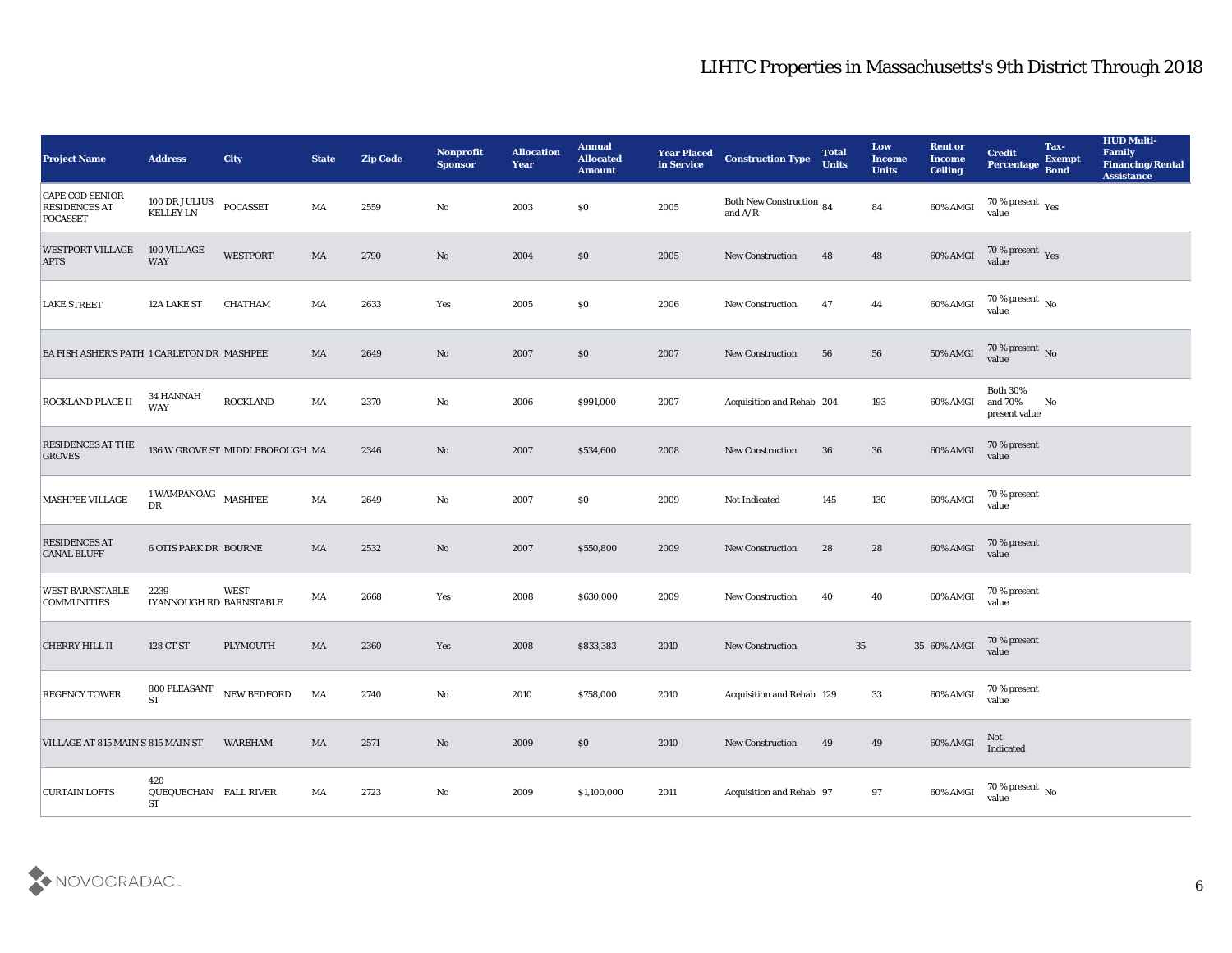| <b>Project Name</b>                                | <b>Address</b>                     | <b>City</b>                   | <b>State</b>           | <b>Zip Code</b> | Nonprofit<br><b>Sponsor</b> | <b>Allocation</b><br><b>Year</b> | <b>Annual</b><br><b>Allocated</b><br><b>Amount</b> | <b>Year Placed</b><br>in Service | <b>Construction Type</b>  | <b>Total</b><br><b>Units</b> | Low<br><b>Income</b><br><b>Units</b> | <b>Rent or</b><br><b>Income</b><br><b>Ceiling</b> | <b>Credit</b><br><b>Percentage</b> | Tax-<br><b>Exempt</b><br><b>Bond</b> | <b>HUD Multi-</b><br>Family<br><b>Financing/Rental</b><br><b>Assistance</b> |
|----------------------------------------------------|------------------------------------|-------------------------------|------------------------|-----------------|-----------------------------|----------------------------------|----------------------------------------------------|----------------------------------|---------------------------|------------------------------|--------------------------------------|---------------------------------------------------|------------------------------------|--------------------------------------|-----------------------------------------------------------------------------|
| <b>DEPOT CROSSING</b><br><b>APTS</b>               |                                    | 125 MINOT AVE EAST WAREHAM MA |                        | 2538            | Yes                         | 2010                             | \$553,396                                          | 2011                             | Acquisition and Rehab 32  |                              | 32                                   | 60% AMGI                                          | $70\,\%$ present $\,$ No value     |                                      |                                                                             |
| <b>INGRAHAM PLACE</b>                              | 80 RIVET ST                        | <b>NEW BEDFORD</b>            | MA                     | 2744            | Yes                         | 2009                             | \$15,000                                           | 2011                             | Acquisition and Rehab 19  |                              | 19                                   | 60% AMGI                                          | $70\,\%$ present $\,$ No value     |                                      |                                                                             |
| LITTLE NECK VILLAGE ${}^{330}_{RD}$ WAREHAM MARION |                                    |                               | $\mathbf{M}\mathbf{A}$ | 2738            | No                          | 2009                             | \$829,089                                          | 2011                             | <b>New Construction</b>   | 48                           |                                      | 48 60% AMGI                                       | 70 % present No<br>value           |                                      |                                                                             |
| BEACON OCEAN SHORE 1209 OCEAN ST MARSHFIELD        |                                    |                               | MA                     | 2050            | No                          | 2010                             | \$1,700,000                                        | 2011                             | <b>New Construction</b>   | 97                           | 97                                   | 60% AMGI                                          | $70\,\%$ present $\,$ No value     |                                      |                                                                             |
| UNITED FRONT TWO (N 285 ASH ST                     |                                    | <b>NEW BEDFORD</b>            | MA                     | 2740            | No                          | 2009                             | \$1,300,000                                        | 2011                             | <b>New Construction</b>   | 85                           | 85                                   | 60% AMGI                                          | $70\,\%$ present $\,$ No value     |                                      |                                                                             |
| BARSTOW VILLAGE LLC 60 LEGION DR HANOVER           |                                    |                               | MA                     | 2339            | Yes                         | 2010                             | \$897,432                                          | 2012                             | <b>New Construction</b>   | 66                           | 66                                   | 60% AMGI                                          | $70\,\%$ present $\,$ No value     |                                      |                                                                             |
| <b>CLAY POND COVE</b>                              | 101 HARMONY<br><b>HILL RD</b>      | <b>BOURNE</b>                 | MA                     | 2532            | Yes                         | 2010                             | \$810,868                                          | 2012                             | <b>New Construction</b>   | 45                           | 45                                   | 60% AMGI                                          | 70 % present No<br>value           |                                      | Yes                                                                         |
| <b>PROVINCE LANDING</b>                            | 90 SHANK<br>PAINTER RD             | PROVINCETOWN MA               |                        | 2657            | Yes                         | 2010                             | \$1,150,000                                        | 2012                             | <b>New Construction</b>   | 50                           | 50                                   | 60% AMGI                                          | 70 % present $\,$ No $\,$<br>value |                                      | No                                                                          |
| <b>ROCK HARBOR</b><br><b>VILLAGE</b>               | 9 MAIN ST                          | <b>ORLEANS</b>                | MA                     | 2653            | Yes                         | 2012                             | \$530,426                                          | 2012                             | Acquisition and Rehab 100 |                              | 95                                   | 60% AMGI                                          | $30\,\%$ present $\,$ Yes value    |                                      | Yes                                                                         |
| <b>STATE ST</b><br><b>ACQUISITION</b>              | 78 SAINTS<br>LANDING               | <b>BREWSTER</b>               | MA                     | 2631            | No                          | 2012                             | \$0\$                                              | 2013                             | Acquisition and Rehab 108 |                              | $\bf{0}$                             | 60% AMGI                                          | 30 % present<br>value              |                                      |                                                                             |
| <b>MANOMET PLACE</b>                               | $\operatorname{AVE}$               | 194 RIVERSIDE NEW BEDFORD     | MA                     | 2746            | No                          | 2011                             | \$0\$                                              | 2013                             | Not Indicated             | 76                           | $\bf{0}$                             | 60% AMGI                                          | 70 % present<br>value              |                                      |                                                                             |
| <b>SIMPKINS SCHOOL</b><br><b>RESIDENCES</b>        | 134 OLD MAIN<br>${\cal S}{\cal T}$ | SOUTH<br>YARMOUTH             | MA                     | 2664            | $\mathbf {No}$              | 2012                             | \$891,290                                          | 2014                             | New Construction          | 65                           | 58                                   | 60% AMGI                                          | $70\,\%$ present $\,$ No value     |                                      | $\mathbf{No}$                                                               |
| THE VILLAGE AT<br><b>LINCOLN PARK</b>              | 850 STATE<br>ROAD                  | <b>DARTMOUTH</b>              | MA                     | 2747            |                             | Insufficient<br>Data             | \$540,000                                          | 2015                             | <b>New Construction</b>   | 36                           | 36                                   | 60% AMGI                                          | 70 % present<br>value              |                                      | Yes                                                                         |